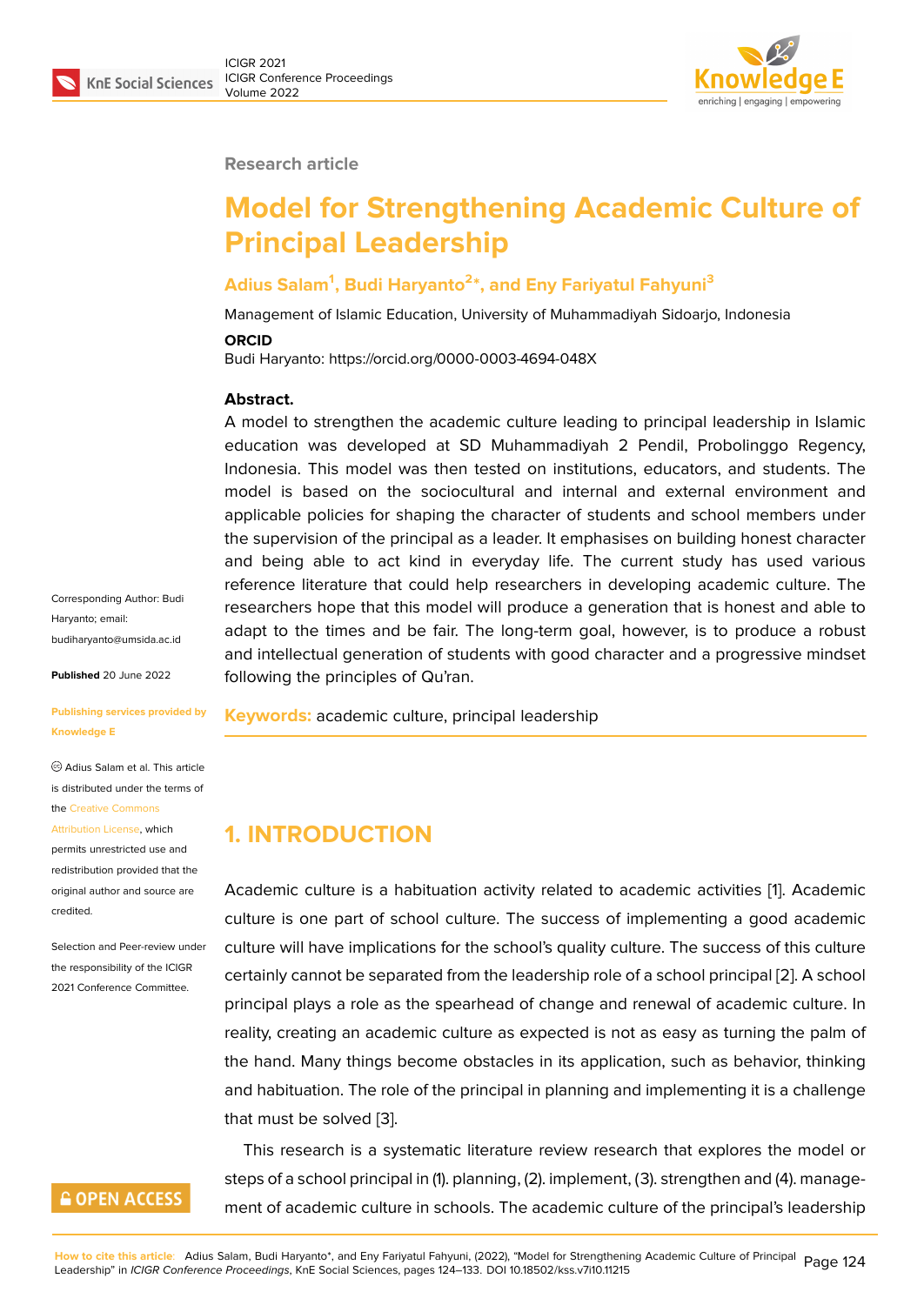provides an open concept description as a process of strengthening the cultural model in the school environment, conducting inter-institutional analysis. Research will focus on the academic culture and leadership of the principal [4]. Culture is a form of many difficult components, which include the system of customs, language, ways of dress, works of art, culture, including religious and political systems. Language, as well as culture, is an inseparable part of human beings, because cult[ure](#page-8-3) is a hereditary heritage which is assumed to be genetic inheritance [5].

The important point of academic culture with this model will be the strengthening of the principal's leadership in developing an academic culture. The studies that will be obtained through these strengt[hs](#page-8-4) will create academics within the framework of reliable education. Because with this power it will be a positive value for the academic environment. Of course, with the support of the principal's leadership [6]. The principal's leadership is very influential with the pace and development of the school. The cultural influence applied in educational institutions will give birth to an honest and fair generation. This is where the role of the principal as a leader demands his [p](#page-8-5)erformance and work ethic. So that the management of the institution can provide reliable academic cultural values [7].

Talking about culture will be interesting if it is discussed. Because culture is a form of many difficult components, which include the system of customs, language, ways of dressing, work[s o](#page-8-6)f art, culture, including religious and political systems. Language as well as culture, is a part that cannot be separated from human beings, because culture is a hereditary heritage which is considered as a genetic heritage. One can communicate with people of different cultures and adjust the differences between them, thereby proving that culture can be learned. Academic culture is something that is complex and cannot be limited by space and time, which has become a habit for school residents that is difficult to change in a short time, even though this is the era of digitization. [8]

Our view of the culture that has prevailed in an institution should be a wisdom that has positive values. We need to realize an abstract academic culture and we need to express it according to the activities in the institution in culture [5] With the applicat[io](#page-8-7)n of the academic culture obtained from the model of the principal's leadership strength by showing the strengths and movements, there is great hope for the progress and development of school change. [3]. The change in academic [c](#page-8-4)ulture here is a fact proven by the leadership of the principal which will produce a generation that is honest and fair and has character. The basic point of change is the strength of the academic culture model that is applied to [ac](#page-8-2)hieve the school's vision, mission and goals [9]. Strengthening this model is one that is in the school's mission which is focused on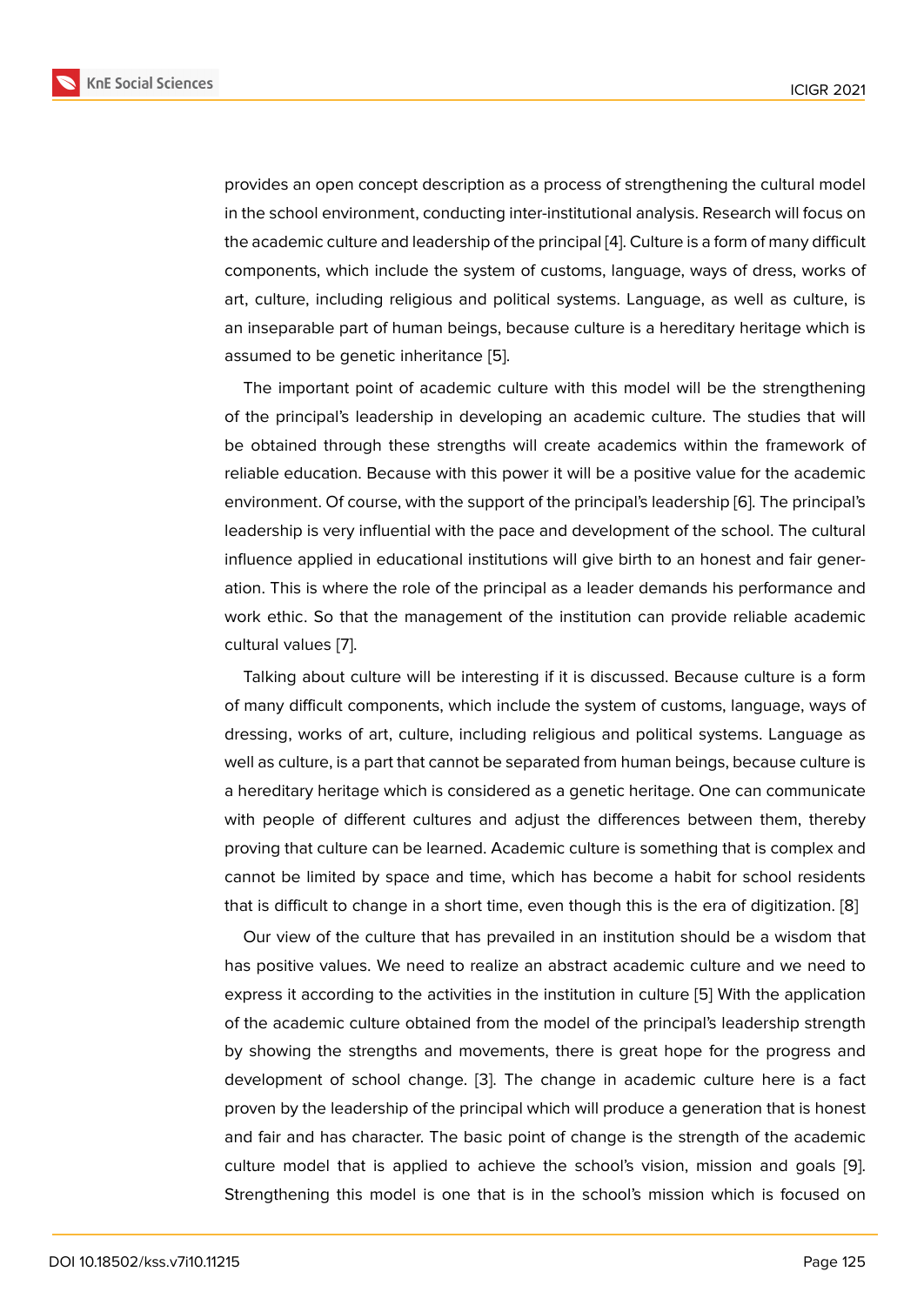students who really need assistance to students. This step was taken to make it easier for educators to apply in the school environment. The form of this model is very useful in the formation of student character, because there is always a dialogue between the teacher and students where in this situation students can understand how behavior can function and learn to be confident. This is a sign that looks hopeful in achieving the school's goals [3]. To clarify and provide a brief overview of this topic to the reader, the author will arrange the introduction into several subtitles to provide understanding in this article. Presentation of general concepts about academic culture and school leadership as well [as](#page-8-2) models of the strength of academic culture in the scenario of the Covid-19 period [10]. The literature research questions in this article are:

First question: What is the culture depicted like?

Second questi[on](#page-9-0): How can culture be developed?

### **2. RESEARCH METHODOLOGY**

This systematic literature review is a descriptive analytical study, which uses the strength of the principal's leadership model approach. This systematic literature review is to provide answers to the questions posed in the introduction. Given the academic culture and leadership of school principals, it is important to research as material to be discussed as a comparison with similar literature [11]. Thus we include the report as reported by the researcher. Therefore, the data base that we collect is for academic research purposes. The database we collect focuses on lens.org as relevant materials and sources. The material we collected is the 2018 – 2[02](#page-9-1)1 timeframe to capture the latest literature that adjusts the title. By adopting a systematic review as follo

**Phase 1 (Identification):** Initial search of references adjusted for title variables, namely "culture + academic" and "leadership + principal" found a database of 312 articles with the keywords "Culture + academic" and "leadership + principal"

**Phase 2 (Screening):** Due to the fact that in the first search stage there were many unsuitable articles, the researcher extended the grace period by five days. After filtering, we found 142 articles, but we haven't gotten the keywords that match the desired keywords.

**Phase 3 (Eligibility):** From the results of the first stage the researcher made an abstract mapping and conclusion to make it easier for researchers to analyze.

**Phase 4 (Inclusion):** At this stage the researcher records the relevant literature according to the key in the search. Then the researcher retains from the search results and includes the appropriate literature.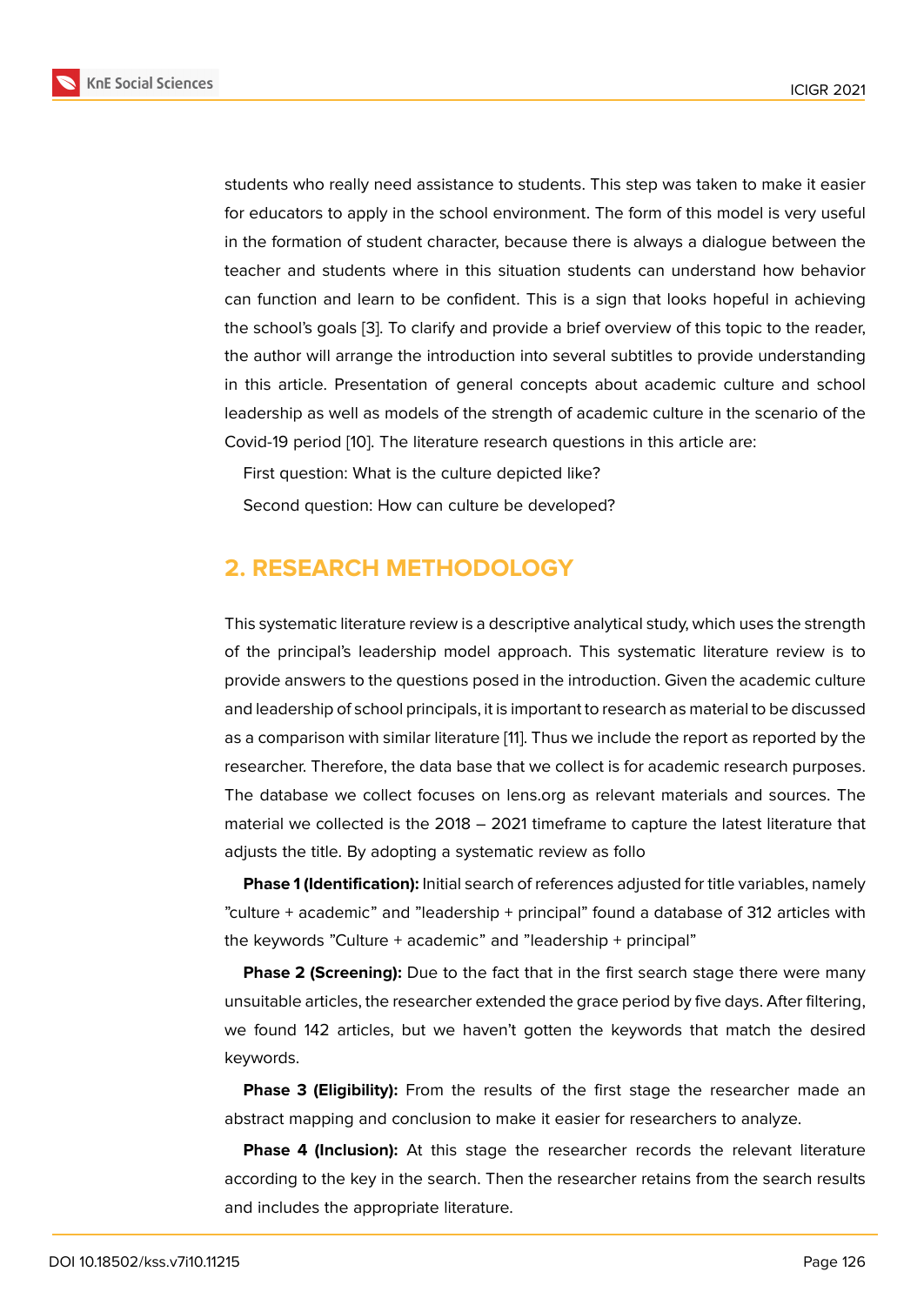

**Figure** 1: Systematic Review Prism.

**Phase 5 (Profiling table):** Of all the 64 articles, they were recorded and analyzed in a structured and systematic way and have been read through a screening process, thus eliminating all articles, except for 13 articles.

# **3. Findings**

As mentioned above, only 13 articles were retained and relevant enough to be researched and analyzed intensively. Then this study is classified into groups based on: (1) strategy, (2) research location, and (3) methodology used

### **3.1. Research place**

This study focuses on research articles adopted from lens.org where researchers collect several articles that do not focus on just one article, but many articles with the keywords academic culture and principal leadership [12].

### **3.2. Research strategy**

The researcher used the initial strategy was mapping from various kinds of literature that was adopted at lens.org which was adjusted with keywords. From several articles,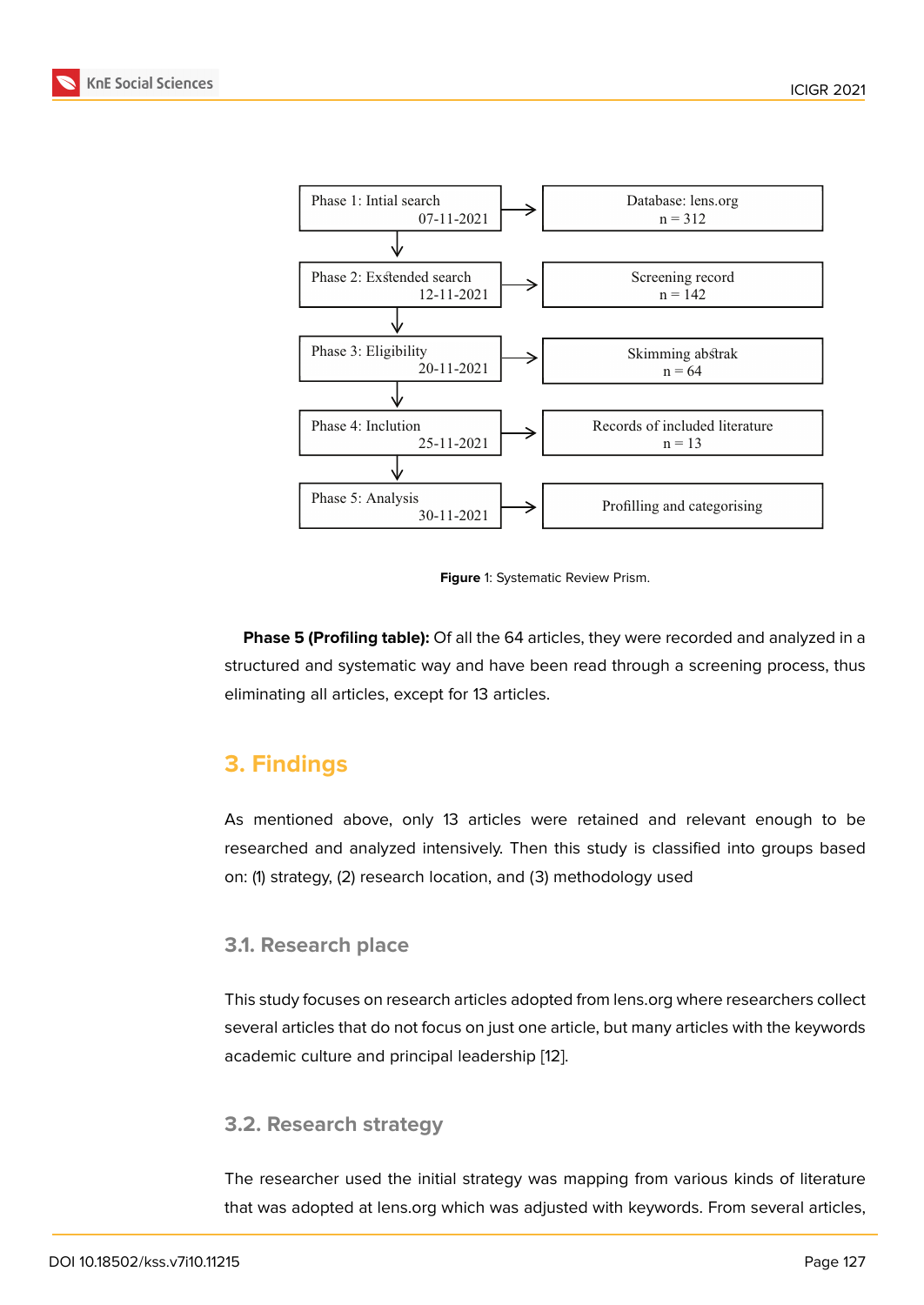13 relevant articles were obtained to be studied which were adjusted to the researcher's keywords [13].

### **3.3. Res[ea](#page-9-2)rch methodology**

This article was compiled using the Systematic Literature Review (SLR) method taken from full lens.org. this review is to identify, evaluate and interpret all the research that has been mapped. Researchers review and identify articles in a structured manner following a predetermined template [8]. The keywords used are "Culture + Academic" and "Leadership + Principal". The articles taken are the time range 2018-2021 and the latest. Next, the researcher categorizes the articles on the academic culture of principals' leadership to be applied in institutio[ns](#page-8-7) [14].

List of articles searched for the model of strengthening the academic culture of principals' leadership

From the 13 articles that we obtai[ne](#page-9-3)d which were adopted from lens.org, the researchers grouped them into 4 components, namely (1) Culture (2) Academic (3) Leadership and (4) Principal.

### **3.4. Culture**

From the qualifications above, articles related to platforms related to culture were found, including: [1], [2], [3], [5], [7], [8], [14]. From the 7 articles obtained, there are still many cultural incompatibility in learning that is applied in elementary schools.

#### **3.5. Aca[d](#page-8-0)e[m](#page-8-1)i[c](#page-8-2)**

Furthermore, articles related to academics were also found, 3 articles related to academics were found, but there were still many shortcomings which of course needed adjustments to learning related to learning at the basic level, among others [15], [10], [6]. Of the three articles above, of course, there are still many things that need to be adjusted.

### **[3.](#page-8-5)6. Leadership**

Found 1 article that is considered relevant for leadership, however, it also needs to be adjusted in applying it in basic education in leadership, namely [9]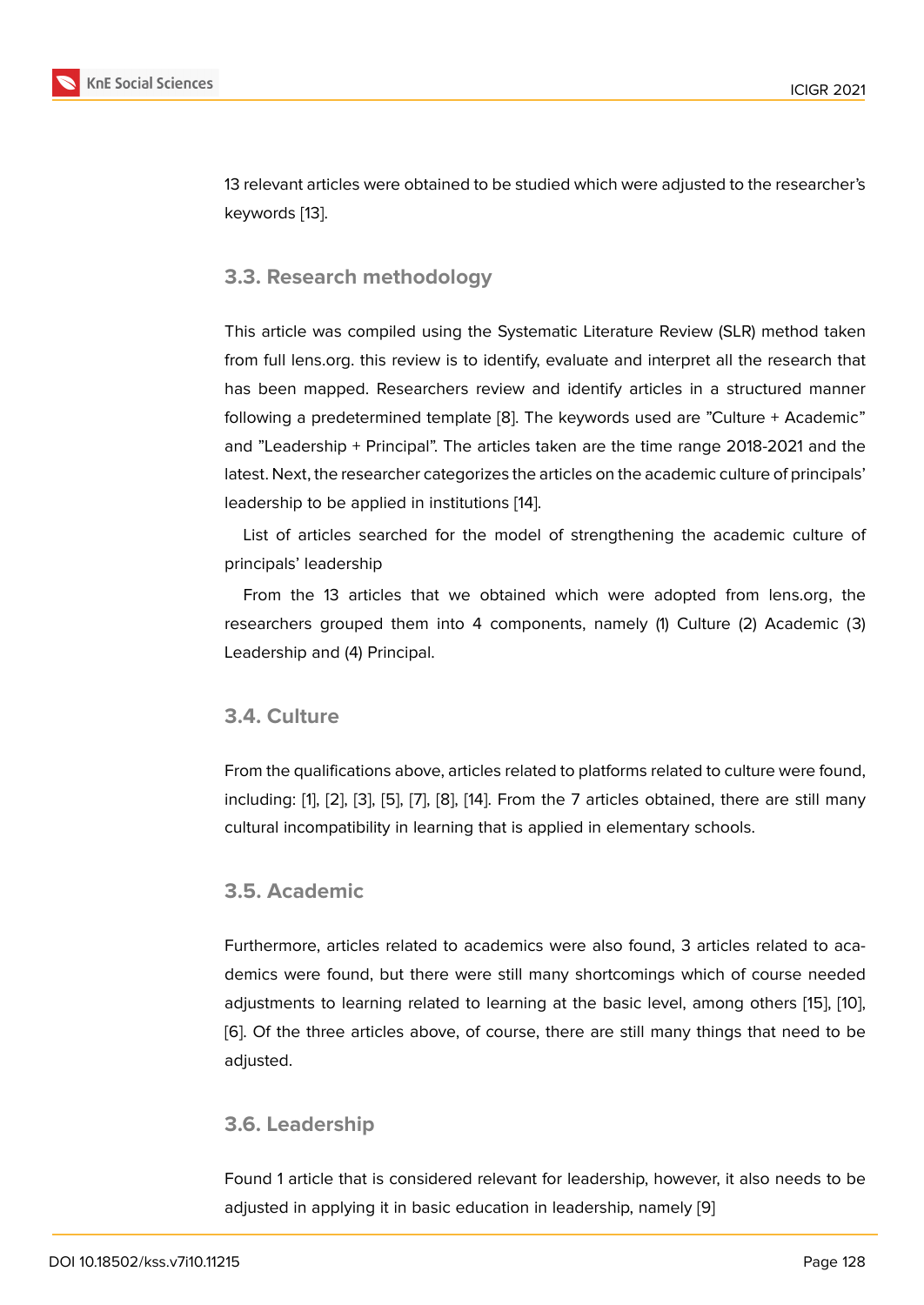|                                                                                                                                                         | <b>IABLE</b> I |          |           |            |
|---------------------------------------------------------------------------------------------------------------------------------------------------------|----------------|----------|-----------|------------|
| Model<br>for<br><b>Strengthening Culture</b><br>Academic Culture of Principal<br>Leadership                                                             |                | Academic | Principal | Leadership |
| The influence of academic cul- $\sqrt{}$<br>ture on quality management sys-<br>tem ISO 9001 maintenance within<br>Malaysian universities [1]            |                |          |           |            |
| Scanpath analysis of expertise $\sqrt{}$<br>and culture in teacher gaze in<br>real-world classrooms [2]                                                 |                |          |           |            |
| Cultural Studies and radical popu- $\sqrt{}$<br>lar education: Resources of hope<br>[3]                                                                 |                |          |           |            |
| The neural correlates of aca-<br>demic self-concept in adoles-<br>cence and the relation to making<br>future-oriented academic choices<br>$[15]$        |                |          |           |            |
| Historical roots of the global $\sqrt{}$<br>testing culture in education [5]                                                                            |                |          |           |            |
| Authorial presence in English<br>academic texts: A comparative<br>study of student writing across<br>cultures and disciplines [6]                       |                |          |           |            |
| The<br>relationship<br>between $\sqrt$<br>national culture and succession<br>planning in Malaysian public<br>universities [7]                           |                |          |           |            |
| Building a culture of impact in an $\sqrt{ }$<br>international agricultural research<br>organization: Process and reflec-<br>tive learning [8]          |                |          |           |            |
| Effect of Leadership Styles of<br>School Principals on Organiza-<br>tional Citizenship Behaviors [9]                                                    |                |          | $\sqrt{}$ | $\sqrt{}$  |
| Online delivery and assessment<br>during COVID-19: Safeguarding<br>academic integrity [10]                                                              |                |          |           |            |
| Mapping the international knowl-<br>edge base of educational leader-<br>ship, administration and manage-<br>ment: a topographical perspec-<br>tive [11] |                |          |           |            |
| A leadership strategy: Coaching,<br>a Singaporean example [12]                                                                                          |                |          |           |            |
| Which 'culture'? A critical analysis<br>of intercultural communication in                                                                               |                |          |           |            |

#### $T$ ari e 1

engineering education [14]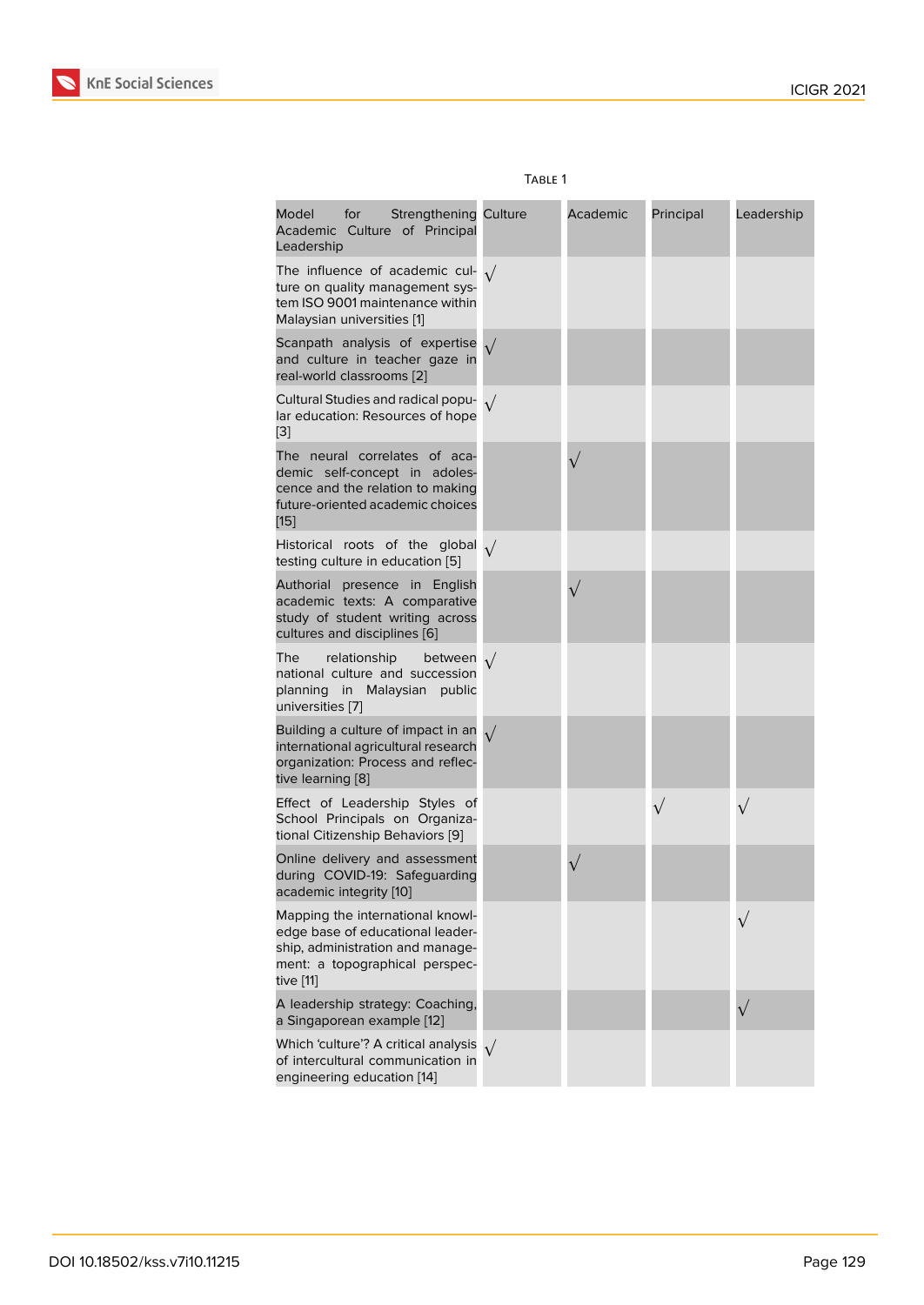### **3.7. Principal**

Next, there were also 3 articles related to leadership, namely the principal of the school, including [9], [11], [12]. From these three articles, there are still many shortcomings when applied in elementary school education. There are still many shortcomings that need to be adjusted.

### **3.8. Research focus**

Researchers focused on two dominant variables, namely academic culture and principals' leadership which were adopted from 13 articles as sources.

- 1. Academic culture: of the 7 studies deemed relevant to exploit the term "academic culture" an example of the definition and impact of academic culture
- 2. Academic culture: 2 studies revealed that academic culture can be applied in universities with certain limits and classifies culture in the same way.
- 3. Principal leadership: 2 studies say that principal's leadership will have an impact on institutional development.
- 4. Principal leadership: 2 studies concluded that leadership is someone who has policy in an institution.



<span id="page-6-0"></span>**Figure** 2: Academic Culture.

# **4. Article categories**

To introduce the features of academic culture, from 13 articles as a reference source and make sure they are relevant. To read the mind map of 13 articles with the keyword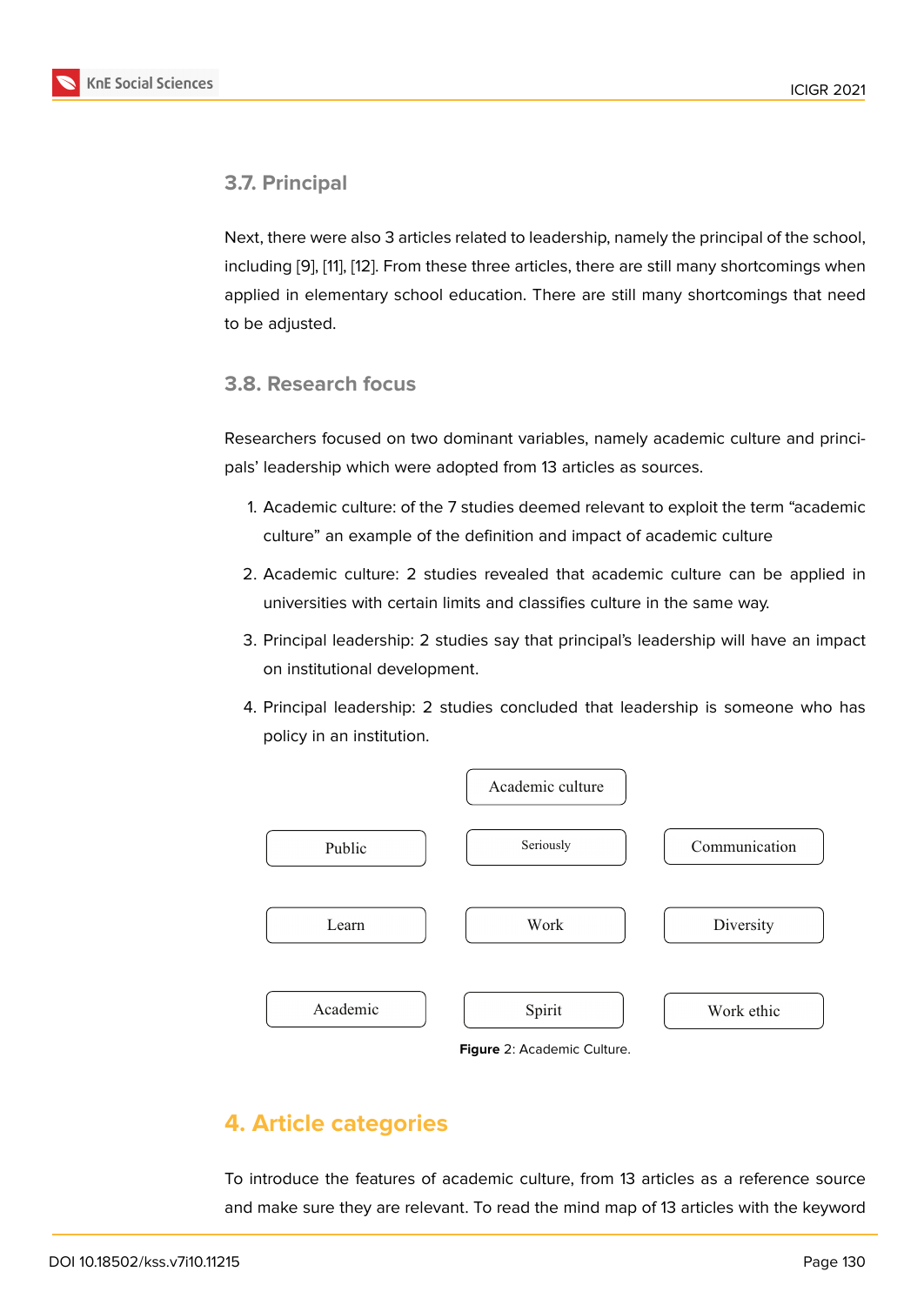"academic culture" without including "leadership leadership" reveals that academic culture is a process of forming honest and fair human beings in the field of education [12]. As the analysis that 7 out of 13 articles as sources focus on academic culture. Which exemplifies and provides an illustration of the creation of humans who can be relied on in facing the challenges of the times [7].

### **5. Discussion**

The criteria for applying the strengths of the academic culture model can be well understood. Needed and expected in the academic culture can provide significant changes to the institution in the leadership of the principal [15]. Because academic culture can develop. If in this case there are no restrictions then culture can develop uncontrollably.

# **6. Answering Research Questions**

Question 1: What is the culture depicted like?

Answering the first question can be seen from Figure 2 as an investigation of the answer to the first question.

Question 2: How can culture be developed?

Culture can be developed in higher education, with de[fin](#page-6-0)ed and agreed limits as a rule.

# **7. Reflection**

From the thirteen literature that became the source of our research, we can review that academic culture in education is very relevant. Given from several literacy and study focused on the culture it self [8]. It is very important to have ideas, theories and inputs to orbit as a subject and help cover more general aspects.

### **8. Conclusion**

The research we present here explores the dimensions of academic culture as evidenced by a systematic study of literature reviews taken from lens.org as relevant sources [16]. We highlight the facts that academic culture is not simply something that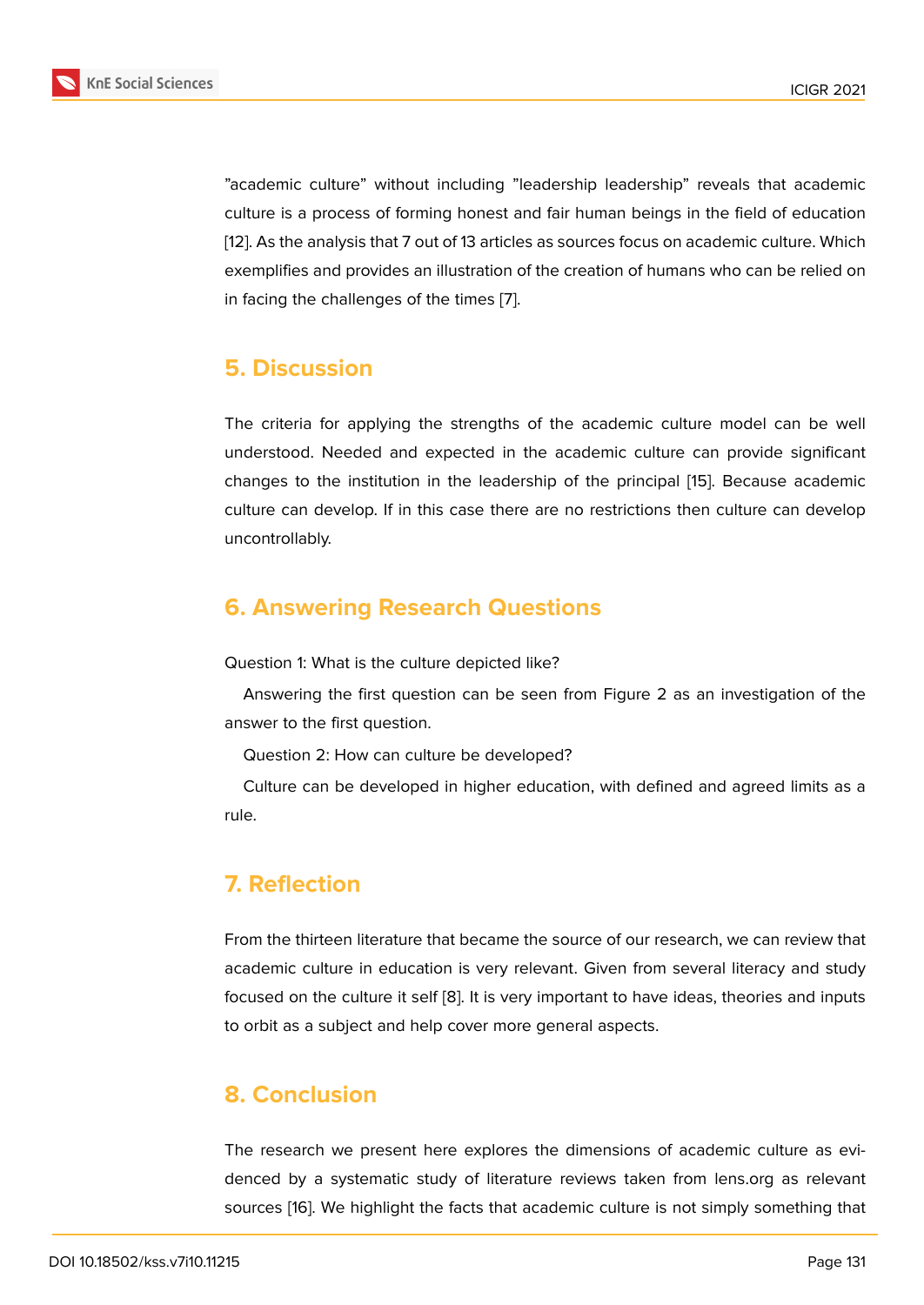can be developed in an institution or school. Culture is also usually developed in the community with the existence of communication with everyday language [17]. So far, experts have researched a lot about academic culture. But it would be a mistake if a culture is not restricted.

### **References**

- [1] Basir SA, Davies J, Douglas J, Douglas A. The influence of academic culture on quality management system ISO 9001 maintenance within Malaysian universities. Jurnal Higher Education Policy Management. 2019;39(3):320–340. https://doi.org/10.1080/1360080X.2017.1298199
- <span id="page-8-0"></span>[2] McIntyre NA, Foulsham T. Scanpath analysis of expertise and culture in teacher gaze in real-world classrooms. Instructional Science. 2018;46(3):435–455. https://doi.org/ 10.1007/s11251-017-9445-x
- <span id="page-8-1"></span>[3] Steele T. Cultural studies and radical popular education: Resources of hope. Eur. J. Cult. Stud. 2020;23(6):915–931. https://doi.org/ 10.1177/1367549420957333
- <span id="page-8-2"></span>[4] Modeling L, et al. No. The sense of health of the main person, the center, the center of the house, the high-ranking person, the health-related index, and the co-dispersion structure analysis. journal wind engineering industrial aerodynamics. 2019;26(3):1–4.
- <span id="page-8-3"></span>[5] Ydesen C, Andreasen KE. Historical roots of the global testing culture in education. Nordic Studies in Education. 2020;40(2):149–166. https://doi.org/10.23865/NSE.V40.2229
- <span id="page-8-4"></span>[6] Lehman IM. Authorial presence in English academic texts: A comparative study of student writing across cultures and disciplines. Foreign Language Study & Reference. 2018:1–296. https://doi.org/ 10.3726/b14175
- <span id="page-8-5"></span>[7] Ahmad AR, Keerio N, Jameel AS, Karem MA. The relationship between national culture and succession planning in Malaysian public universities. Jurnal Education e-Learning Research. 2020;7(3):242–249. https://doi.org/10.20448/journal.509.2020.73.242.249
- <span id="page-8-6"></span>[8] Blundo-Canto G, Triomphe B, Faure G, Barret D, de Romemont A, Hainzelin E. Building a culture of impact in an international agricultural research organization: Process and reflective learning. Research Evaluation. 2019;28(2):136–144. https://doi.org/10.1093/reseval/rvy033
- <span id="page-8-8"></span><span id="page-8-7"></span>[9] Ahmet A. Effect of leadership styles of school principals on organizational citizenship behaviors. Educational Research and Reviews. 2019;11(11):1008–1024. https://doi.org/10.5897/err2016.2812